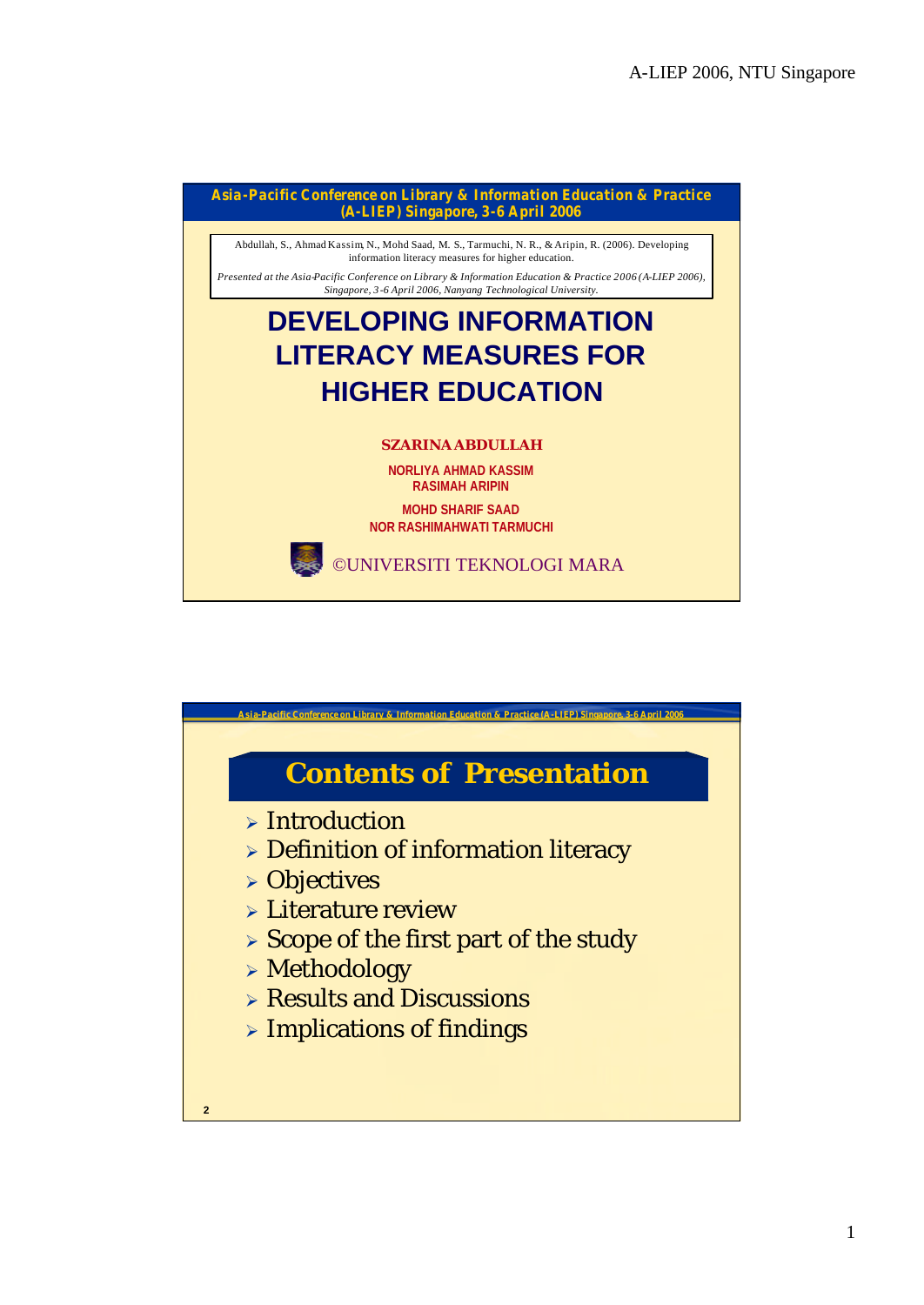

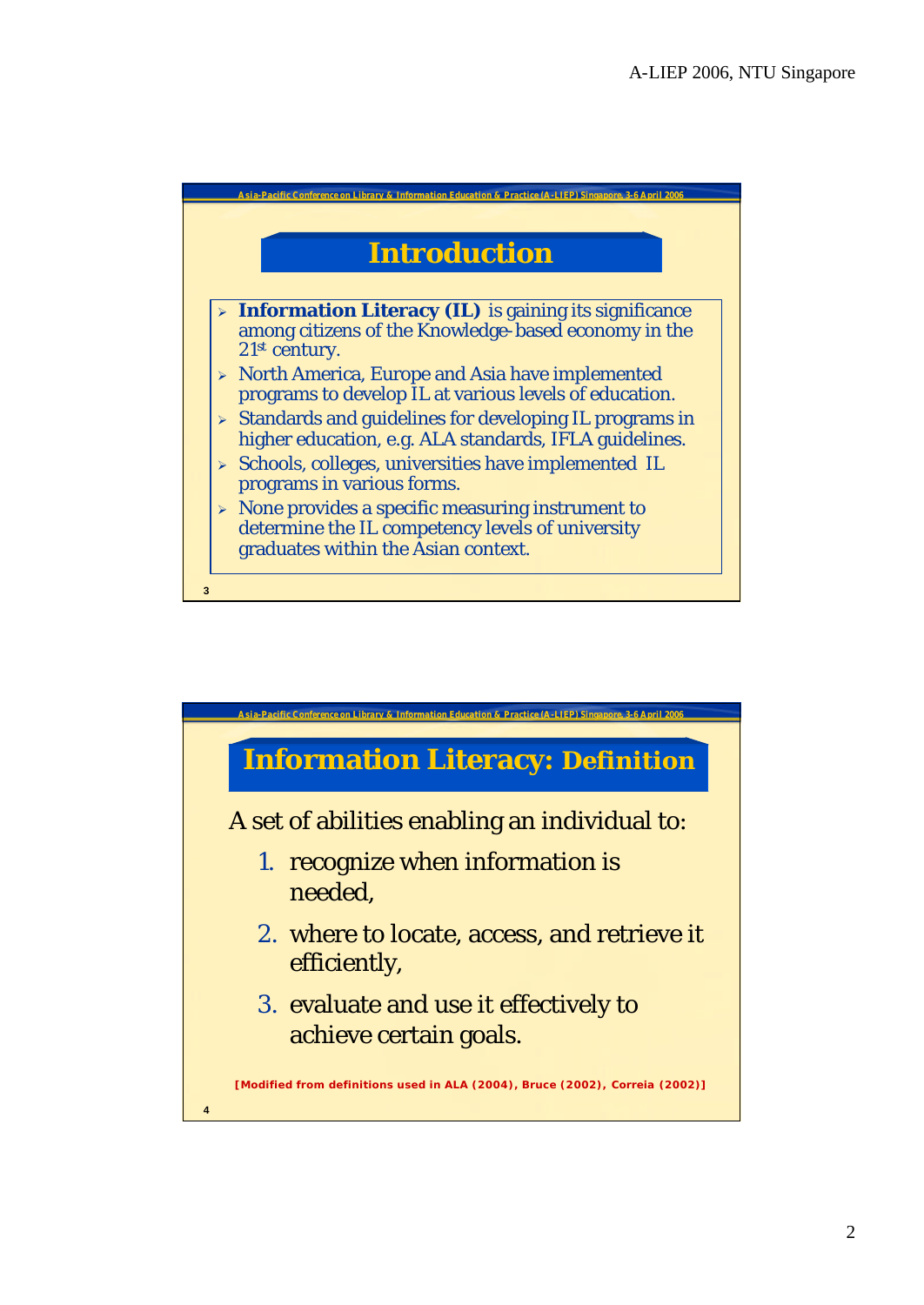

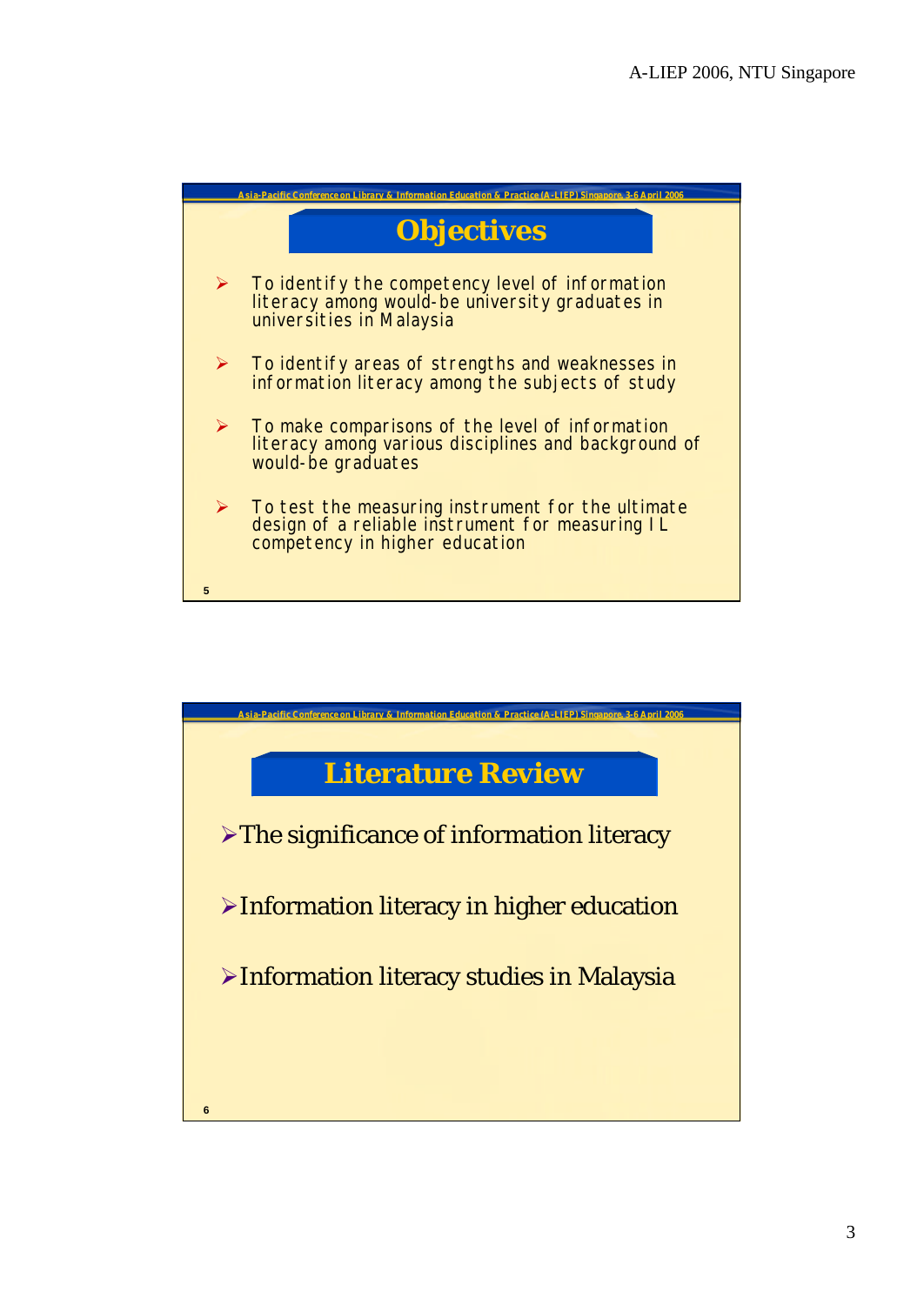

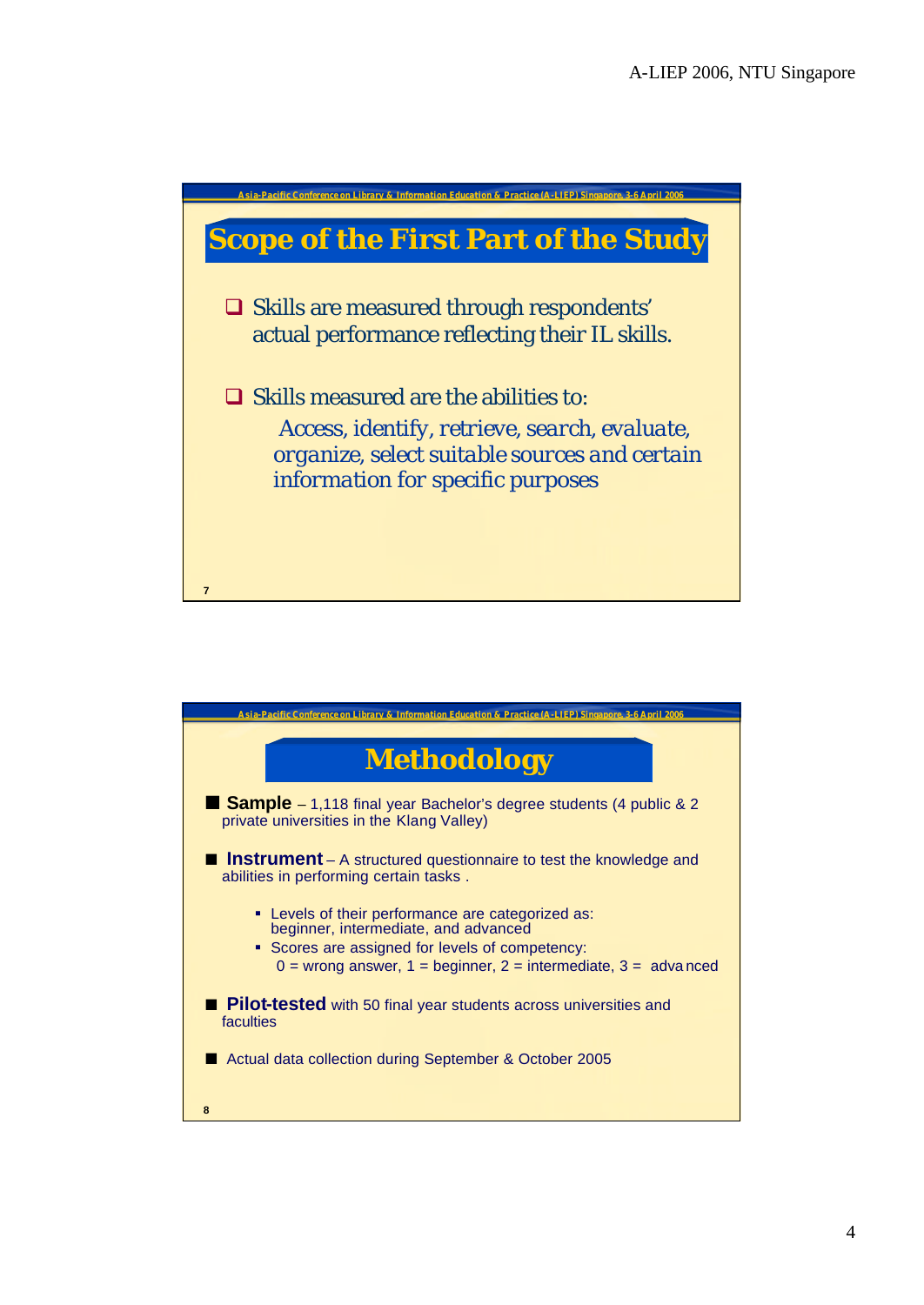

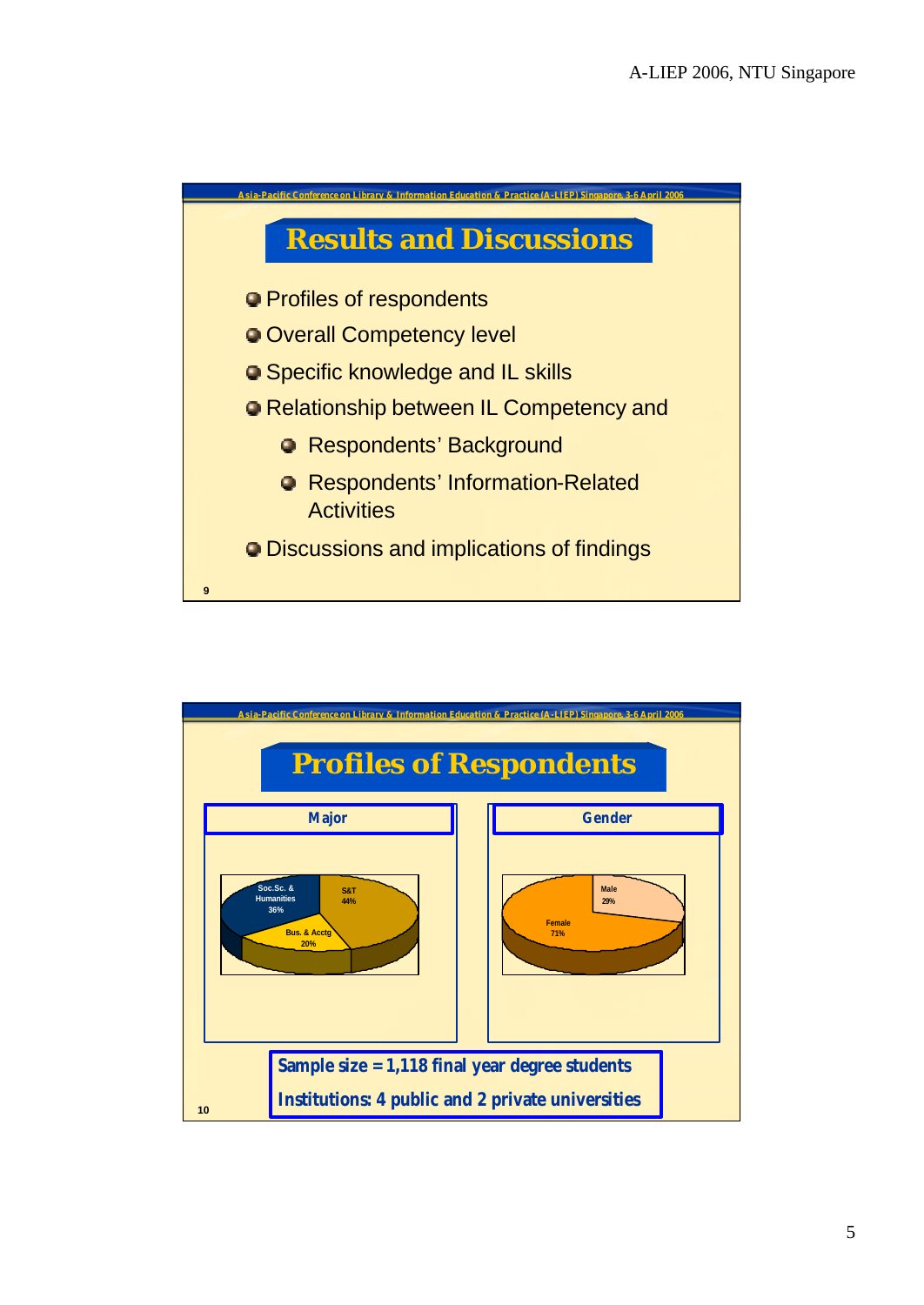

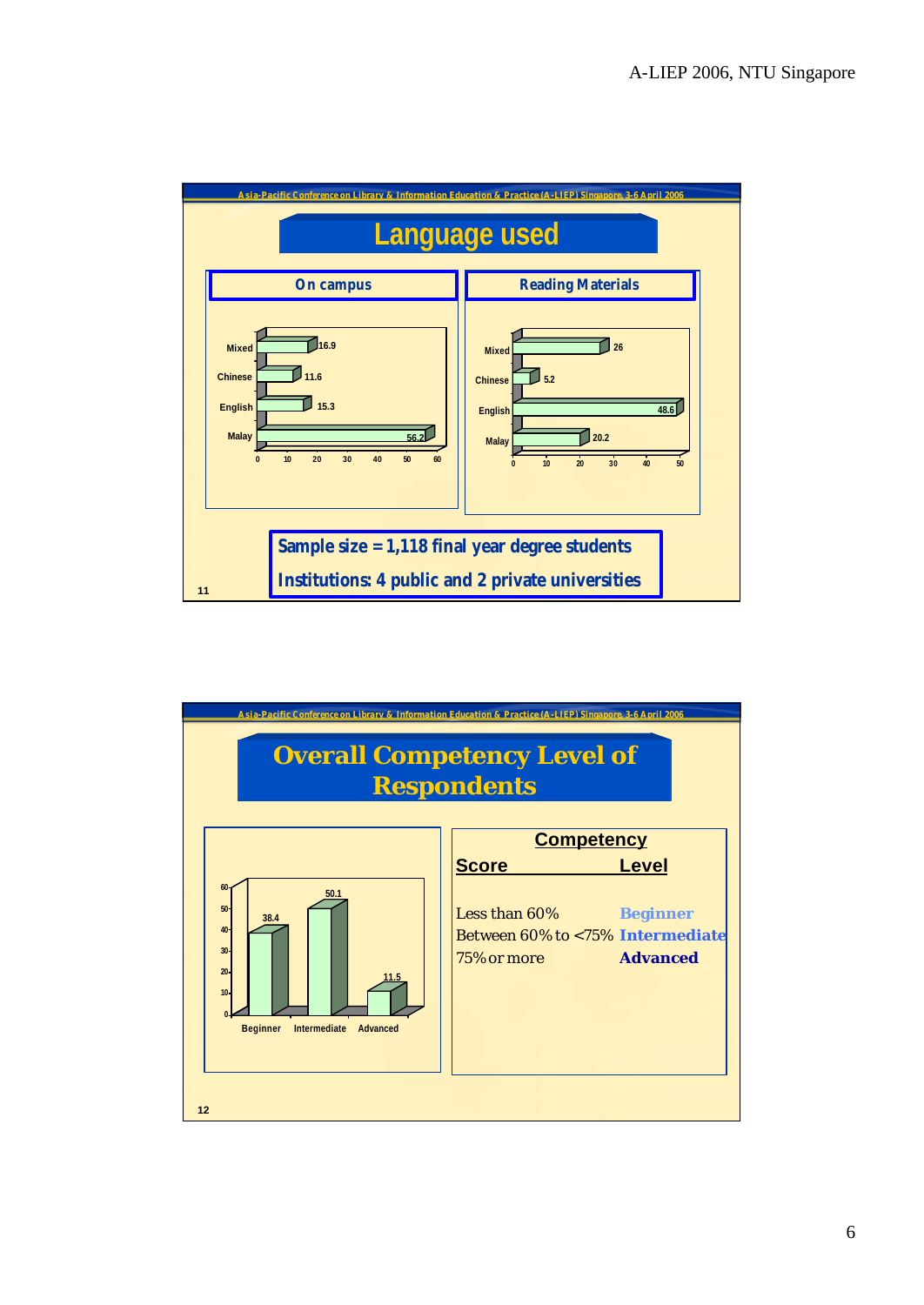| <b>Respondents with Advanced Literacy level</b> |                                                                       |                                                                                |  |  |  |
|-------------------------------------------------|-----------------------------------------------------------------------|--------------------------------------------------------------------------------|--|--|--|
| No.                                             | <b>Knowledge on</b>                                                   | <b>Percent of</b><br><b>Respondents with the</b><br>most appropriate<br>answer |  |  |  |
| $\mathbf{1}$                                    | Getting an up-to-date information on computer virus                   | 86.3                                                                           |  |  |  |
| $\overline{2}$                                  | Selecting relevant journal articles from an electronic database       | 73.9                                                                           |  |  |  |
| 3                                               | Organizing information efficiently for preparing a paper              | 58.1                                                                           |  |  |  |
| $\overline{4}$                                  | Identifying the most reliable source of information in the<br>library | 56.6                                                                           |  |  |  |
| $\overline{5}$                                  | Differentiating facts from opinion                                    | 49.4                                                                           |  |  |  |
| 6                                               | Choice of reliable information source for a research paper            | 44.9                                                                           |  |  |  |
| $\overline{7}$                                  | Search engine                                                         | 31.0                                                                           |  |  |  |
| 8                                               | The most efficient search technique                                   | 14.5                                                                           |  |  |  |
| 9                                               | Narrowing a search based on keywords                                  | 13.8                                                                           |  |  |  |
| 10                                              | The most reliable published source of information on the<br>Internet  | 12.7                                                                           |  |  |  |

| <b>IL Competency and Respondents' Background</b> |                                                    |                       |                |
|--------------------------------------------------|----------------------------------------------------|-----------------------|----------------|
| <b>Characteristic</b>                            | <b>Mean Percentage</b>                             | <b>Test Statistic</b> | <b>P-value</b> |
|                                                  | <b>Competency Score</b>                            |                       |                |
| 1 Gender                                         | Male<br>$= 61.7$<br>$Female = 614$                 | 0.637                 | 0.755          |
| 2. Field of Study                                | S&T<br>$= 61.8$<br>$SS&H = 61.2$<br>$B&Fin = 61.1$ | 0.901                 | 0.637          |
| 3. Frequently used English at home               | <b>Yes</b><br>$= 62.4$<br>$= 60.8$<br>No           | $-1.754$              | 0.079          |
| 4. Frequently used English on<br>campus          | <b>Yes</b><br>$= 61.8$<br>$= 60.7$<br>No           | $-0.955$              | 0.340          |
| 5. Frequently read English<br>materials          | <b>Yes</b><br>$= 61.9$<br>$= 58.8$<br>No           | $-3.203$              | $0.001*$       |

7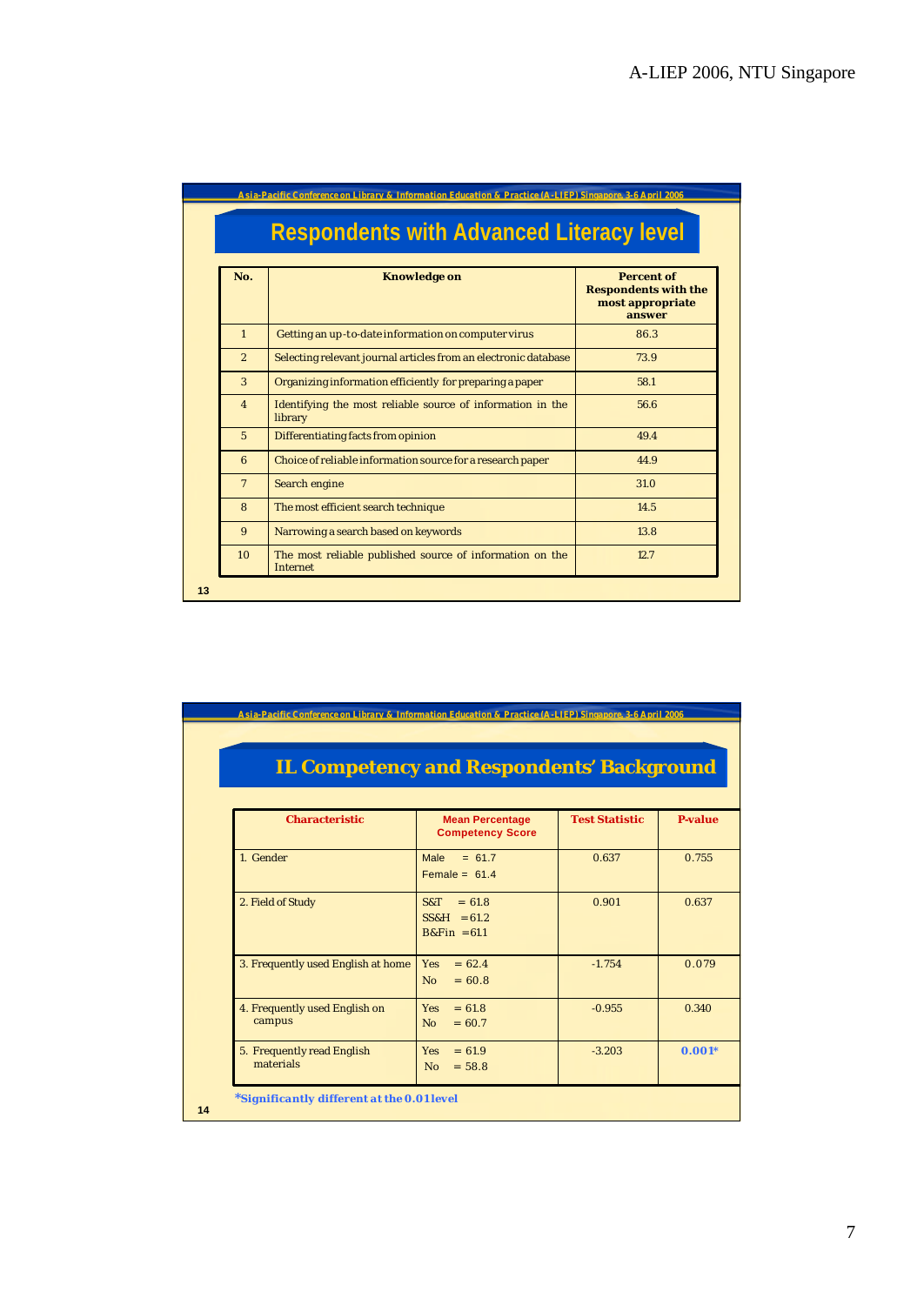| <b>Relationship Between IL Competency and Respondents'</b><br><b>Information-Related Activities</b> |                                        |                                 |             |
|-----------------------------------------------------------------------------------------------------|----------------------------------------|---------------------------------|-------------|
| <b>Information-related Activities</b>                                                               | <b>Mean Percentage</b><br><b>Score</b> | <b>Test</b><br><b>Statistic</b> | Р.<br>value |
| 1. Use the Internet frequently to check the latest news                                             | $Yes = 62.3$ ; No = 60.1               | $-2.977$                        | $0.004**$   |
| 2. Use the Internet frequently to download programs/<br>software                                    | $Yes = 62.6: No = 60.5$                | $-3.093$                        | $0.002**$   |
| 3. Use the Internet frequently to search data bases for<br>academic materials                       | $Yes = 62.0$ ; No = 60.2               | $-2.284$                        | $0.022*$    |
| 4. Use the library frequently to discuss academic<br>matters                                        | $Yes = 62.7; No = 60.7$                | $-2.823$                        | $0.005**$   |
| 5. Use the library frequently to read academic<br><b>journals</b>                                   | $Yes = 62.5$ ; No = 60.8               | 2.357                           | $0.018*$    |
| 6. Have attended a voluntary information skills course<br>for undergraduates                        | $Yes = 60.9; No = 61.5$                | $-0.731$                        | 0.465       |
| 7. Have attended one semester compulsory<br>information skills course for first year students       | $Yes = 62.3$ ; No = 61.0               | $-1.618$                        | 0.106       |
| 8. Have written assignments in essay format                                                         | $Yes = 62.7$ ; No = 60.0               | 3.657                           | $< 0.001**$ |